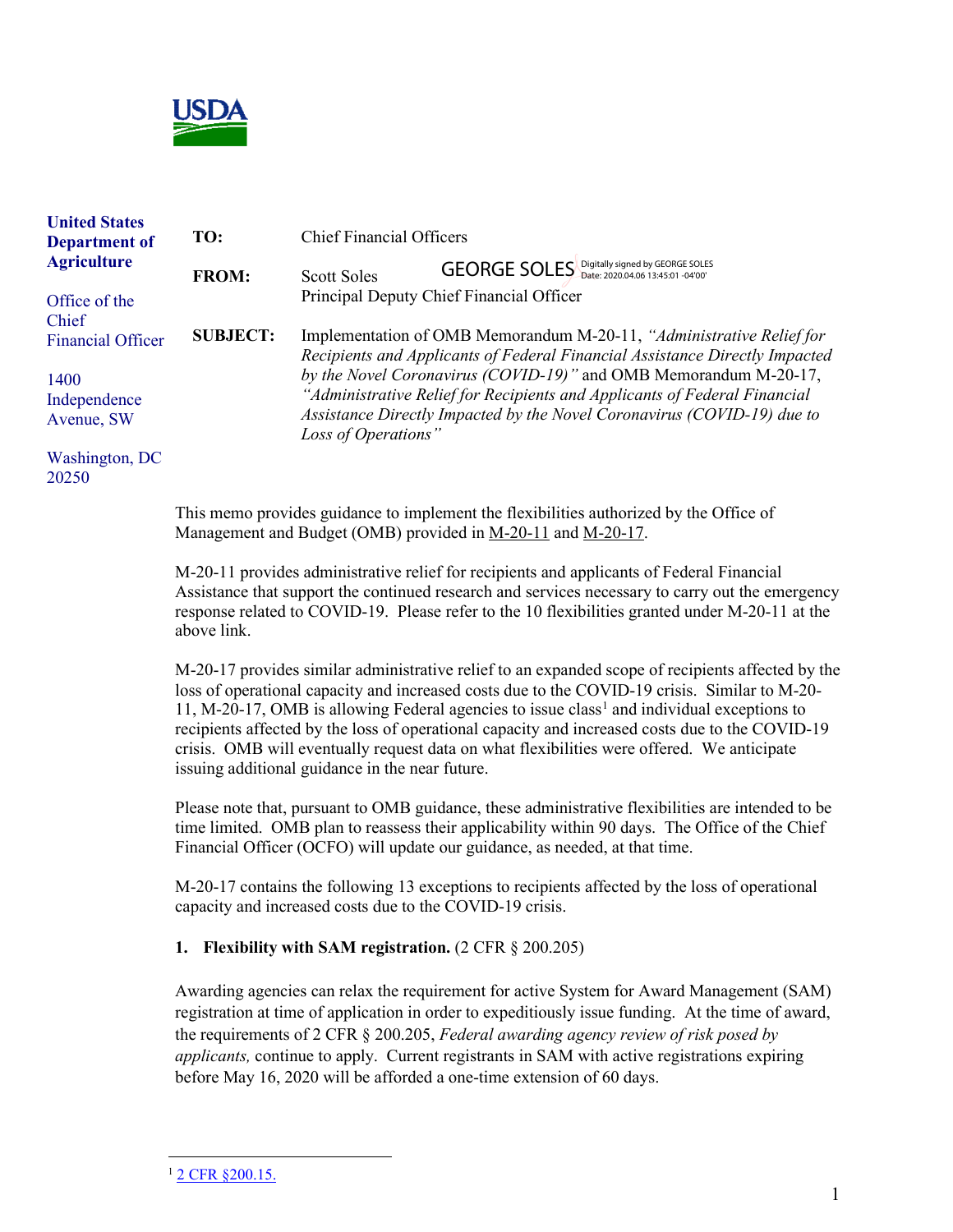### **2. Flexibility with application deadlines.** (2 CFR § 200.202)

Awarding agencies may provide flexibility with regard to the submission of competing applications in response to specific announcements, as well as unsolicited applications. As appropriate, agencies should list specific guidance on their websites and/or provide a point of contact for an agency program official.

### **3. Waiver for Notice of Funding Opportunities (NOFOs) Publication.** (2 CFR § 200.203)

For competitive grants and cooperative agreements, awarding agencies can publish emergency Notice of Funding Opportunities (NOFOs) for less than thirty (30) days without separately justifying shortening the timeframe for each NOFO. Awarding agencies would still be required to document and track NOFOs published for less than thirty (30) days under this emergency waiver.

#### **4. No-cost extensions on expiring awards.** (2 CFR § 200.308)

To the extent permitted by law, awarding agencies may extend awards which were active as of March 31, 2020 and scheduled to expire prior or up to December 31, 2020, automatically at nocost for a period of up to twelve (12) months. This will allow time for recipient assessments, the resumption of many individual projects, and a report on program progress and financial status to agency staff. Project-specific financial and performance reports will be due 90 days following the end date of the extension. Awarding agencies will examine the need to extend other project reporting as the need arises.

# **5.** Abbreviated non-competitive continuation requests. (2 CFR § 200.308)

For continuation requests scheduled to come in from April 1, 2020 to December 31, 2020, from projects with planned future support, awarding agencies may accept a brief statement from recipients to verify that they are in a position to: 1) resume or restore their project activities; and 2) accept a planned continuation award. Awarding agencies should post any specific instructions on their website. Awarding agencies will examine the need to extend this approach on subsequent continuation award start dates as recipients have an opportunity to assess the situation.

# **6. Allowability of salaries and other project activities.** (2 CFR § 200.403, 2 CFR § 200.404, 2 CFR § 200.405)

Awarding agencies may allow recipients to continue to charge salaries and benefits to currently active Federal awards consistent with the recipients' policy of paying salaries (under unexpected or extraordinary circumstances) from all funding sources, Federal and non-Federal. Awarding agencies may allow other costs to be charged to Federal awards necessary to resume activities supported by the award, consistent with applicable Federal cost principles and the benefit to the project. Awarding agencies may also evaluate the grantee's ability to resume the project activity in the future and the appropriateness of future funding, as done under normal circumstances based on subsequent progress reports and other communications with the grantee. Awarding agencies must require recipients to maintain appropriate records and cost documentation as required by 2 CFR § 200.302, Financial management and 2 CFR § 200.333, Retention requirement of records to substantiate the charging of any salaries and other project activities costs related to interruption of operations or services.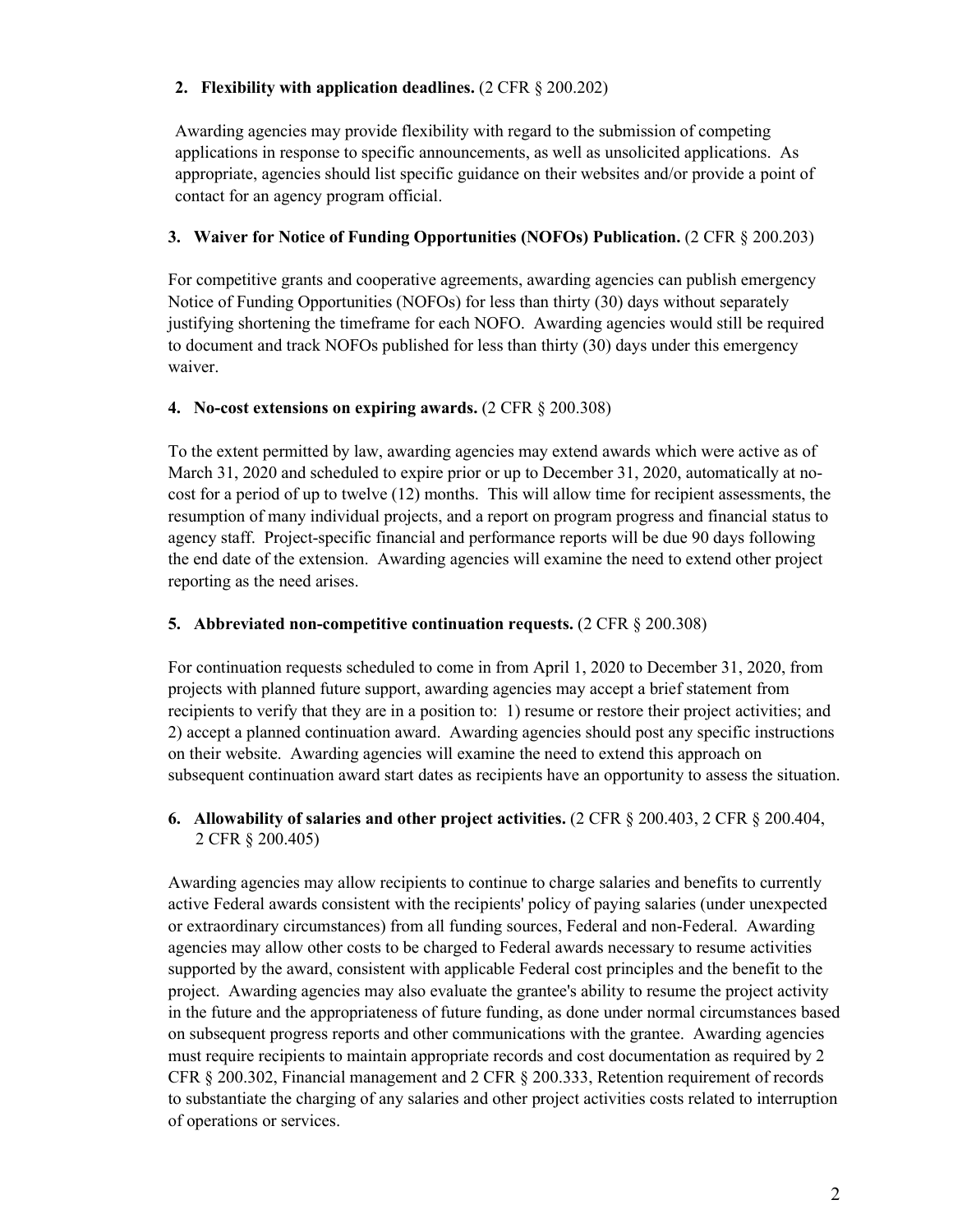# **7. Allowability of Costs not Normally Chargeable to Awards.** (2 CFR § 200.403, 2 CFR § 200.404, 2 CFR § 200.405)

Awarding agencies may allow recipients who incur costs related to the cancellation of events, travel, or other activities necessary and reasonable for the performance of the award, or the pausing and restarting of grant funded activities due to the public health emergency, to charge these costs to their award without regard to 2 CFR § 200.403, *Factors affecting allowability of costs,* 2 CFR § 200.404, *Reasonable costs,* and 2 CFR § 200.405, *Allocable costs.* Awarding agencies may allow recipients to charge full cost of cancellation when the event, travel, or other activities are conducted under the auspices of the grant. Awarding agencies must advise recipients that they should not assume additional funds will be available should the charging of cancellation or other fees result in a shortage of funds to eventually carry out the event or travel. Awarding agencies must require recipients to maintain appropriate records and cost documentation as required by 2 CFR § 200.302, *Financial management* and 2 CFR § 200.333, *Retention requirement of records,* to substantiate the charging of any cancellation or other fees related to interruption of operations or services. As appropriate, awarding agencies may list additional guidance on specific types of costs on their websites and/or provide a point of contact for an agency program official.

# **8. Prior approval requirement waivers.** (2 CFR § 200.407)

Awarding agencies are authorized to waive prior approval requirements as necessary to effectively address the response. All costs charged to Federal awards must be consistent with Federal cost policy guidelines and the terms of the award, except where specified in this memorandum.

#### **9. Exemption of certain procurement requirements.** (2 CFR§ 200.319(b), 2 CFR§ 200.321)

Awarding agencies may waive the procurement requirements contained in 2 CFR§ 200.319(b) regarding geographical preferences and 2 CFR§ 200.321 regarding contracting small and minority businesses, women's business enterprises, and labor surplus area firms.

# **10. Extension of financial, performance, and other reporting.**  $(2 \text{CFR} \& 200.327, 2 \text{CFR} \&$ 200.328)

Awarding agencies may allow grantees to delay submission of financial, performance and other reports up to three (3) months beyond the normal due date. If an agency allows such a delay, grantees will continue to draw down Federal funds without the timely submission of these reports. However, these reports must be submitted at the end of the postponed period. In addition, awarding agencies may waive the requirement for recipients to notify the agency of problems, delays or adverse conditions related to COVID-19 on a grant by grant basis (200 CFR 200.328(d)(l).

#### **11. Extension of currently approved indirect cost rates.** (2 CFR§ 200.414 (c))

Awarding agencies may allow grantees to continue to use the currently approved indirect cost rates (i.e., predetermined, fixed, or provisional rates) to recover their indirect costs on Federal awards. Agencies may approve grantee requests for an extension on the use of the current rates for one additional year without submission of an indirect cost proposal. Agencies may also approve grantee requests for an extension of the indirect cost rate proposal submission to finalize the current rates and establish future rates.